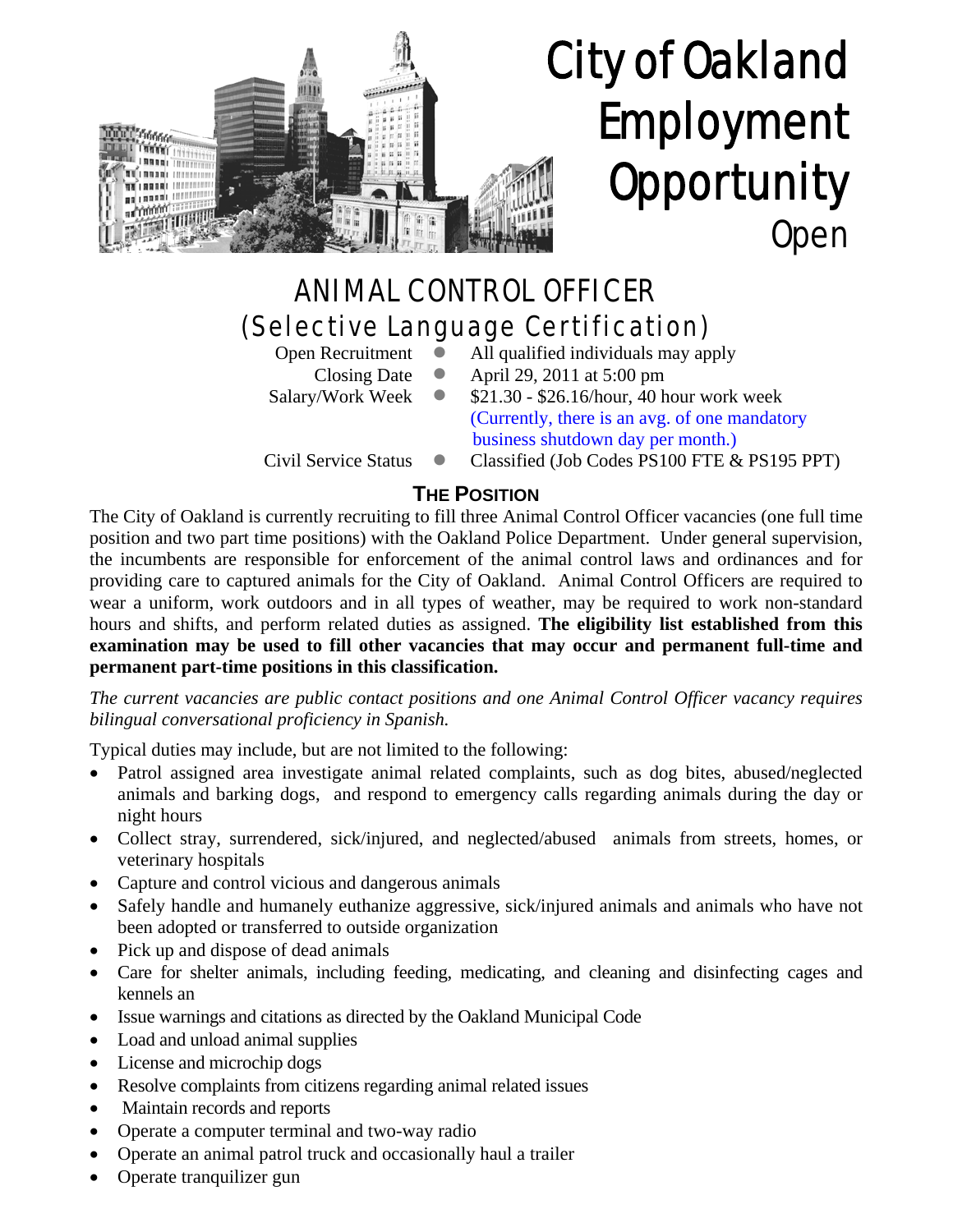#### **MINIMUM REQUIREMENTS FOR APPLICATION**

Any combination of education and experience that is equivalent to the following minimum qualifications is acceptable.

**Education:** Equivalent to the completion of the twelfth grade.

**Experience:** One year of full-time work experience involving public contact.

**License:** Successful incumbents in this position are expected to operate automotive vehicles in the performance of assigned duties. Due to the nature of the assignment and the hours worked, public transportation may not be a cost effective or efficient method for traveling to the various locations required. Individuals who are appointed to this position will be required to maintain a valid California Driver's License throughout the tenure of employment OR demonstrate the ability to travel to various locations in a timely manner as required in the performance of duties.

#### **Other Requirements:**

- Must be twenty-one (21) years of age or older by the date of the written test
- Must meet California Peace Officer Standards and Training based on California Penal Code 832 within the probationary period

**Selective Language Certification:** Some positions within this classification may be public contact positions. Bilingual skills in Spanish, Cantonese, and Mandarin, are highly desirable in candidates who are considered to fill these vacancies. In keeping with Section 5.03 of the Civil Service Rules, eligible candidates whose names are certified to the hiring authority shall be the highest ranking candidates willing to accept employment and who possess bilingual skills in the languages noted above. Bilingual skills will be tested prior to final offer of employment.

#### **Criminal Background Check:**

This position is a critical position and is subject to a criminal background check. Employment is contingent upon successful completion of a background investigation including criminal history and identity check. Each case will be given individual consideration based on job-relatedness.

#### **QUALIFICATIONS**

**Knowledge of:** safe work practices; writing; basic mathematics; and public contact skills.

**Ability to:** provide care for domestic and wild animals; learn and apply laws and ordinances pertaining to animals; communicate effectively both orally and in writing; follow oral and written directions; perform routine clerical tasks; operate personal computer; operate cash register and handle cash; perform heavy manual; lift fifty pounds; recognize sick and injured animals for emergency treatment; work irregular days and hours and under inclement weather conditions; work standby assignments during off duty hours; interact frequently with hostile and uncooperative people; work effectively in a highly structured rank organized environment; establish and maintain effective work relationships with those contacted in the performance of required duties.

## **THE SELECTION PROCESS**

**Stage I:** The first stage in the selection process will consist of a review of each applicant's employment application and signed supplemental questionnaire for minimum qualifications (weighted pass/fail). **Applications submitted without all required materials will not be given further consideration.**

**Stage II:** The second stage will consist of subject matter experts evaluating and rating the completed supplemental questionnaires. Applicant responses to the supplemental questions must demonstrate the knowledge, skills and abilities listed in the qualifications section of this announcement. The evaluation of supplemental questions may be weighted 100% of an applicant score (before residency and/or veteran points) and may determine rank on the eligible list. If a sufficient number of quality application packets are received, the supplemental screening may be followed by a third stage and the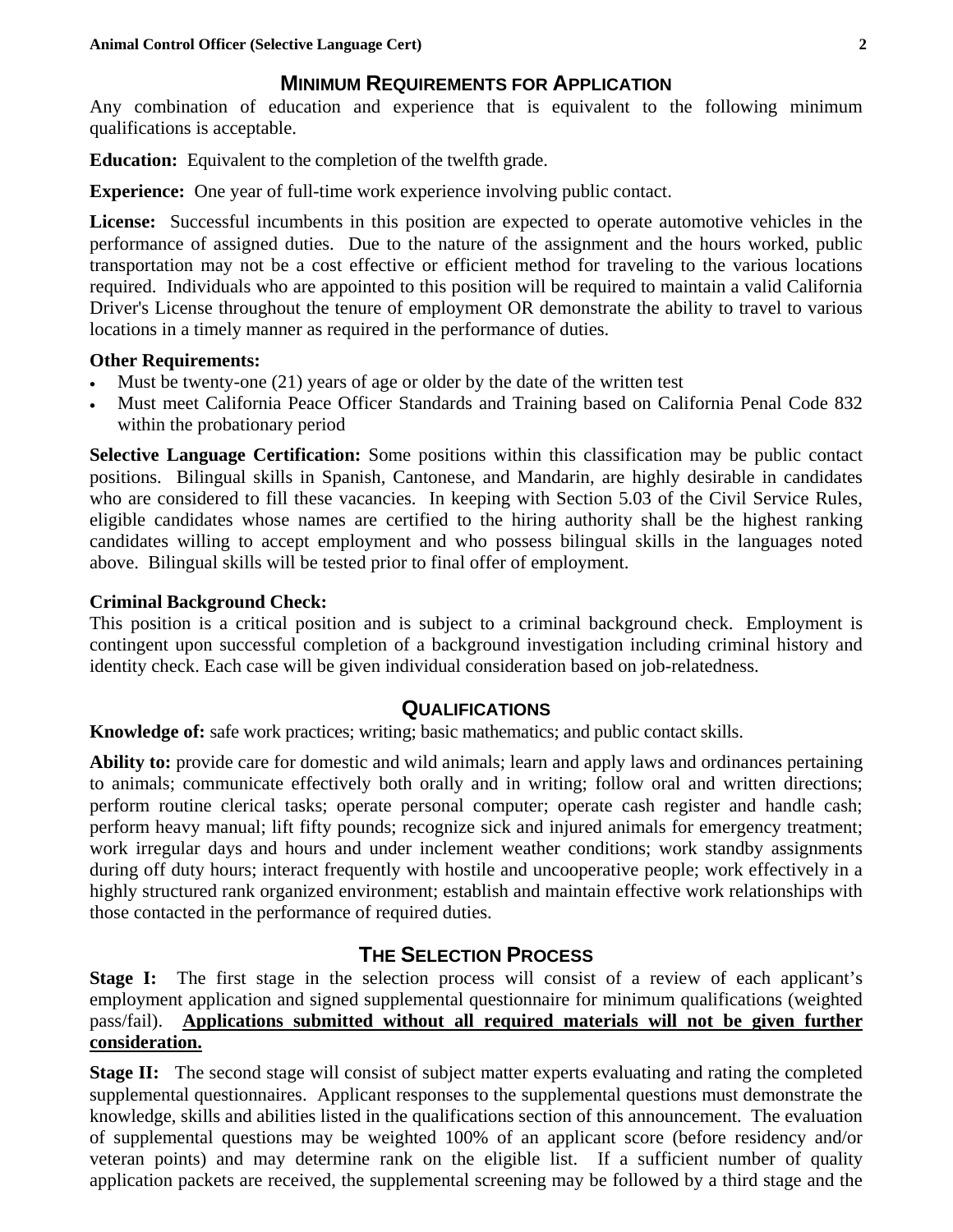#### **Animal Control Officer (Selective Language Cert) 3**

most qualified applicants will be invited to the next stage. Meeting the minimum qualifications does not guarantee advancement to Stage III.

**Stage III:** The third stage will consist of a written examination (weighted pass/fail) that will test the knowledge, skills and abilities listed in the qualifications section.

**Stage IV:** The fourth stage will consist of an oral examination that may be preceded by a brief written exercise/performance examination (weighted 100%) that will evaluate job related skills and abilities, such as oral communication, interpersonal skills, decision making, and other related skills.

The ranked eligible list may be developed directly from the supplemental screening, the results of Stage III **OR** Stage IV. Candidates must earn a scale score of 70 in this examination process to be placed on the eligible list for employment consideration.

The City of Oakland reserves the right to modify the selection process as necessary to conform to administrative or business necessity.

#### **ADVISORIES**

**Immigration and Reform Control Act:** In compliance with the Immigration and Reform Control Act of 1986 the City of Oakland will only hire individuals who are legally authorized to work in the United States.

Legal: In compliance with local, state and federal laws and regulations, the City of Oakland will employ and promote qualified individuals without regard to disability. The City is committed to making reasonable accommodations in the examination process and in the work environment. Individuals requesting reasonable accommodations in the examination process must do so no later than five working days after the final filing date for receipt of applications, otherwise it may not be possible to arrange accommodations for the selection process. Such requests should be addressed to **L. Del Pino**, Department of Human Resources Management, 150 Frank H. Ogawa Plaza, 2<sup>nd</sup> Floor, Oakland, CA 94612-2019 or call (510) 238-3112 or TDD (510) 238-6930.

**Background Checks and Drug Testing:** Background Checks and Drug Testing – The City may conduct a criminal background check, credit check, and/or qualifications check for applicants depending on the particular requirements of the position(s) sought. If the position requires it, final applicants will be required to sign an informed consent authorization form allowing the City to obtain the applicant's criminal history, credit report, verify qualifications, and other background research that may be required. Applicants who do not sign the informed consent authorization form when required will not be considered further for the position. The City of Oakland is a drug-free workplace. Job offers for certain positions may also be contingent upon passing a drug test. Please be advised: Conviction is not necessarily a bar to employment. Each case will be given individual consideration based on job-relatedness.

#### **HOW TO APPLY**

City of Oakland application documents may be obtained in person or by sending a self-addressed stamped envelope and request to the Department of Human Resources Management, 150 Frank H. Ogawa Plaza,  $2<sup>nd</sup>$  Floor, Oakland, CA 94612-2019. You may also call (510) 238-3112 for information.

You may access a copy of the City's announcement and a Microsoft Word or PDF version of the employment application and view current openings at the following internet address: www.oaklandnet.com/government/jobs.

#### **DATE OF EXAMINATION**

To Be Announced

The City of Oakland is an EEO/ADA Employer. Please read the City of Oakland's Employment Information Pamphlet, which can be viewed online, prior to applying for a position at the City of Oakland.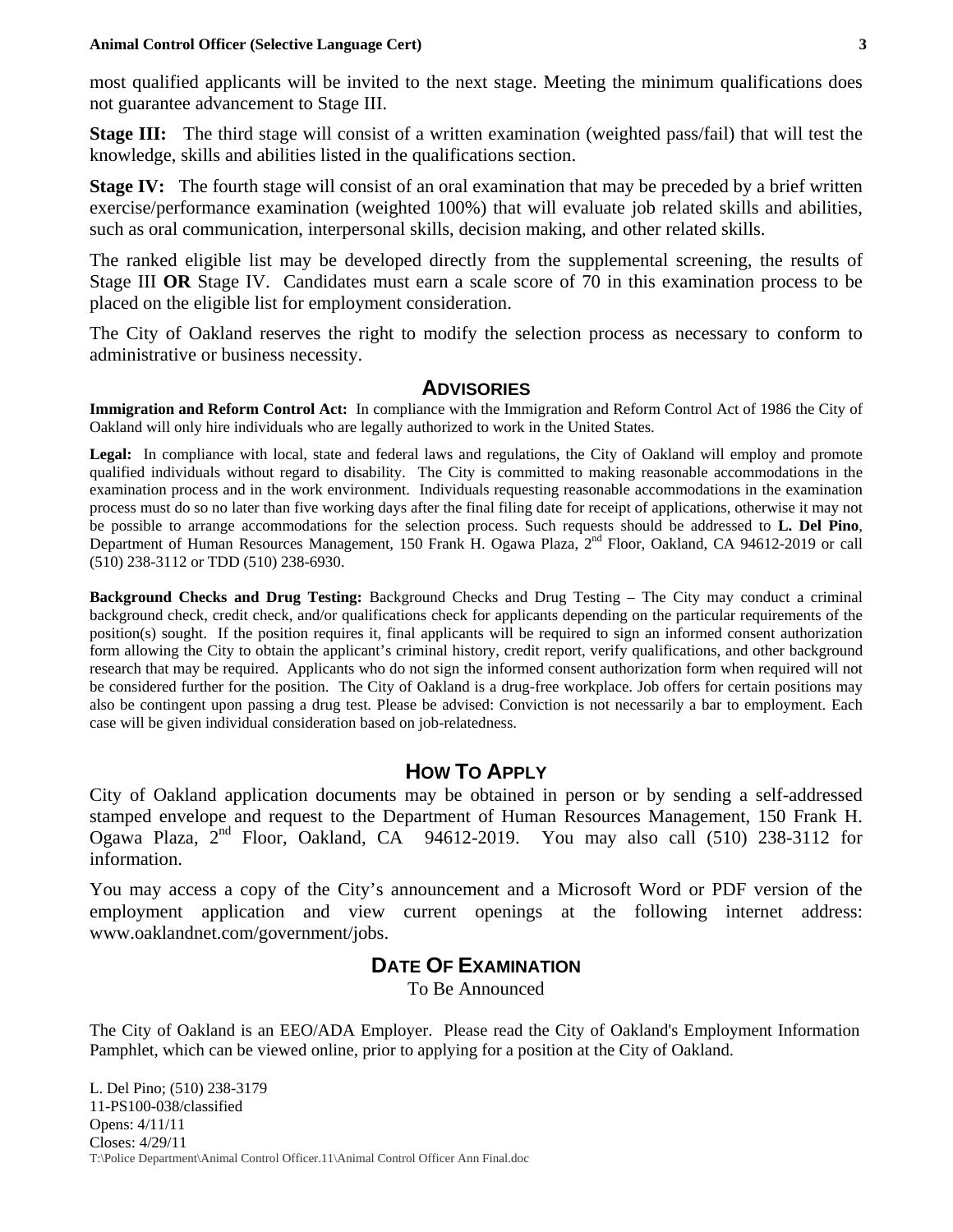# **ANIMAL CONTROL OFFICER**

#### **SUPPLEMENTAL QUESTIONNAIRE**

#### **FINAL FILING DATE: FRIDAY, APRIL 29**, **2011 AT 5PM**

The supplemental questionnaire is intended to give you the opportunity to identify your qualifications and experience in specific job-related areas. Please return all completed application materials on-line (if applicable), in person, or by mail to the Department of Human Resources Management, 150 Frank H. Ogawa Plaza, Second Floor, Oakland, CA 94612-2019 no later than 5pm on Friday, April 29, 2011. Postmarks will not be accepted. Applications submitted without all required materials will not be given further consideration.

#### **INSTRUCTIONS**

Respond to each of the following questions. Typewritten pages are preferred if you are not applying on-line. Please be sure your experience relates directly to this position. The information you provide will be verified prior to a final offer of employment. Please specify the organization or jurisdiction for which you worked, your title, and the name and contact information of a supervisor who can verify the information you have provided. Place this information at the beginning of each response.

Applicants are responsible for clearly, completely, and accurately identifying their qualifications. The rating of the supplemental questions may determine your rank on the list (before residency and/or veteran's credit is added).

#### **Please type ONLY the last six digits of your Social Security Number on the top of each page.**

- 1. Please describe your experience with animals.
- 2. Please describe your experience working with the public. Include in your response any experience working with a diverse population and individuals who are hostile/angry.
- 3. Please describe your experience resolving conflict and your personal approach to handling conflict.

#### **CERTIFICATION OF APPLICANT**

I understand that all information provided herein is subject to verification, and is true to the best of my knowledge. Please sign and return this page with your application materials.

\_\_\_\_\_\_\_\_\_\_\_\_\_\_\_\_\_\_\_\_\_\_\_\_\_\_\_\_\_\_\_\_\_\_\_\_\_\_\_\_ \_\_\_\_\_\_\_\_\_\_\_\_\_\_\_\_\_\_\_\_\_\_\_\_\_\_\_\_\_\_\_\_\_

(Signature) (Last 6 Digits of Social Security Number)

\_\_\_\_\_\_\_\_\_\_\_\_\_\_\_\_\_\_\_\_\_\_\_\_\_\_\_\_\_\_\_\_\_\_\_\_\_\_\_ \_\_\_\_\_\_\_\_\_\_\_\_\_\_\_\_\_\_\_\_\_\_\_\_ (Telephone Number) (Date)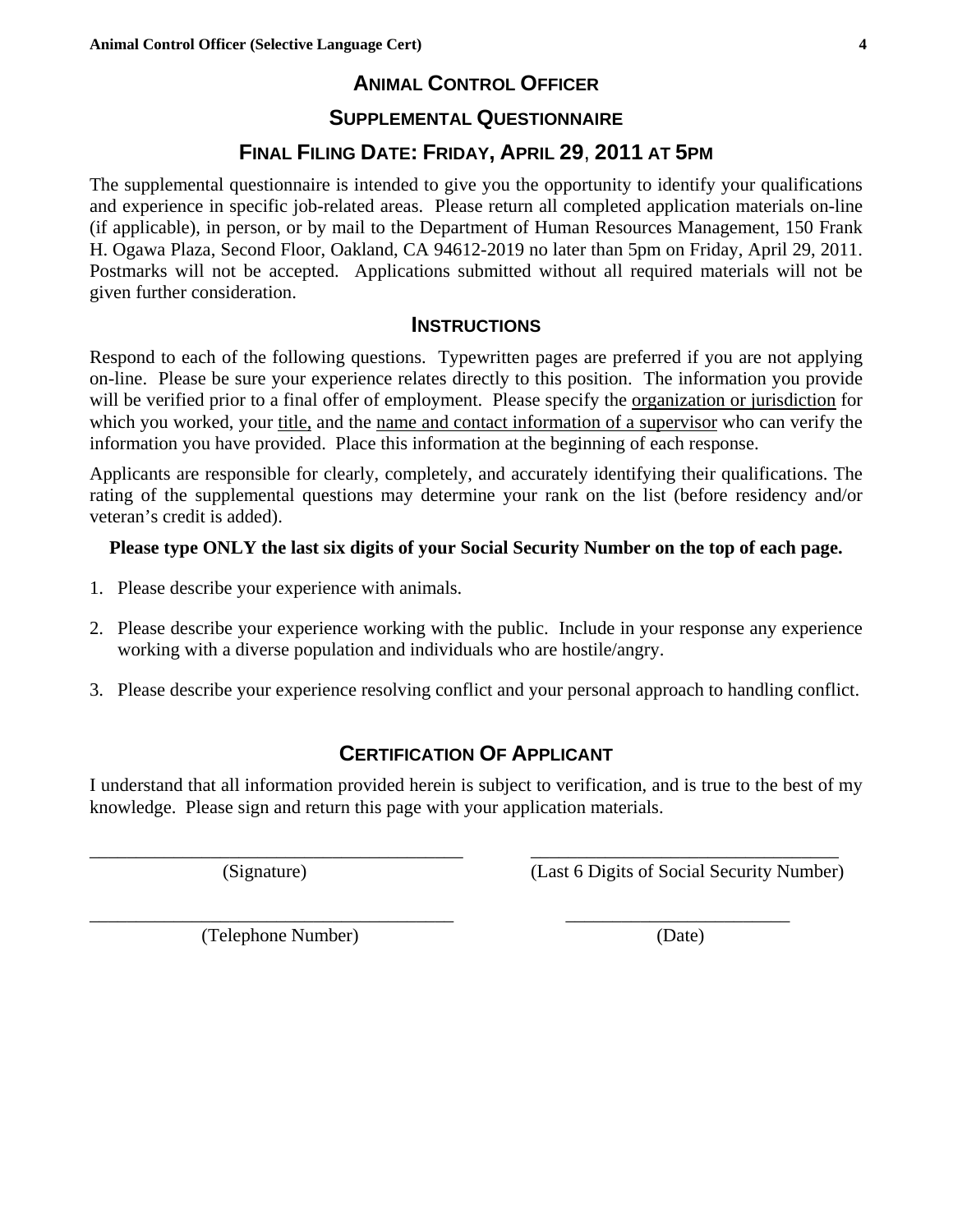# **SELECTIVE LANGUAGE CERTIFICATION FORM**

# **FINAL FILING DATE: FRIDAY, APRIL** 29, **2011 AT 5PM**

This recruitment is being announced in accordance with Section 5.04 of the Civil Service Rules which states eligible candidates whose names are certified to the hiring authority shall be the highest ranking candidates willing to accept employment and who possess bilingual skills in the following languages: **Spanish, Cantonese, and Mandarin.** Identified bilingual skills will be tested prior to a final offer of employment. Please ensure that all completed application materials are returned in person or mailed to Department of Human Resources Management, 150 Frank H. Ogawa Plaza, Second Floor, Oakland, CA 94612-2019 no later than 5pm on Friday, April 29, 2011. Postmarks will not be accepted. Applications submitted without all required materials will not be given further consideration.

*The current vacancies are public contact positions and one Animal Control Officer vacancy requires bilingual conversational proficiency in Spanish.*

#### **INSTRUCTIONS**

Utilize this form to identify the language(s) for which you have bilingual conversational proficiency. If you do not have bilingual conversational proficiency in any of the identified languages, check the appropriate box.

Spanish

**Cantonese** 

| | Mandarin

 $\Box$  I do not have bilingual conversational proficiency in any of the identified languages, but I am still interested in the Animal Control Officer position(s).

#### **Please note: Identified bilingual skills will be tested prior to a final offer of employment.**

## **CERTIFICATION OF APPLICANT**

I understand that all information provided herein is subject to verification, and is true to the best of my knowledge. Please sign and return this page with your application materials.

\_\_\_\_\_\_\_\_\_\_\_\_\_\_\_\_\_\_\_\_\_\_\_\_\_\_\_\_\_\_\_\_\_\_\_\_\_\_\_\_ \_\_\_\_\_\_\_\_\_\_\_\_\_\_\_\_\_\_\_\_\_\_\_\_\_\_\_\_\_\_\_\_\_

\_\_\_\_\_\_\_\_\_\_\_\_\_\_\_\_\_\_\_\_\_\_\_\_\_\_\_\_\_\_\_\_\_\_\_\_\_\_\_ \_\_\_\_\_\_\_\_\_\_\_\_\_\_\_\_\_\_\_\_\_\_\_\_

(Signature) (Last 6 Digits of Social Security Number)

(Telephone Number) (Date)